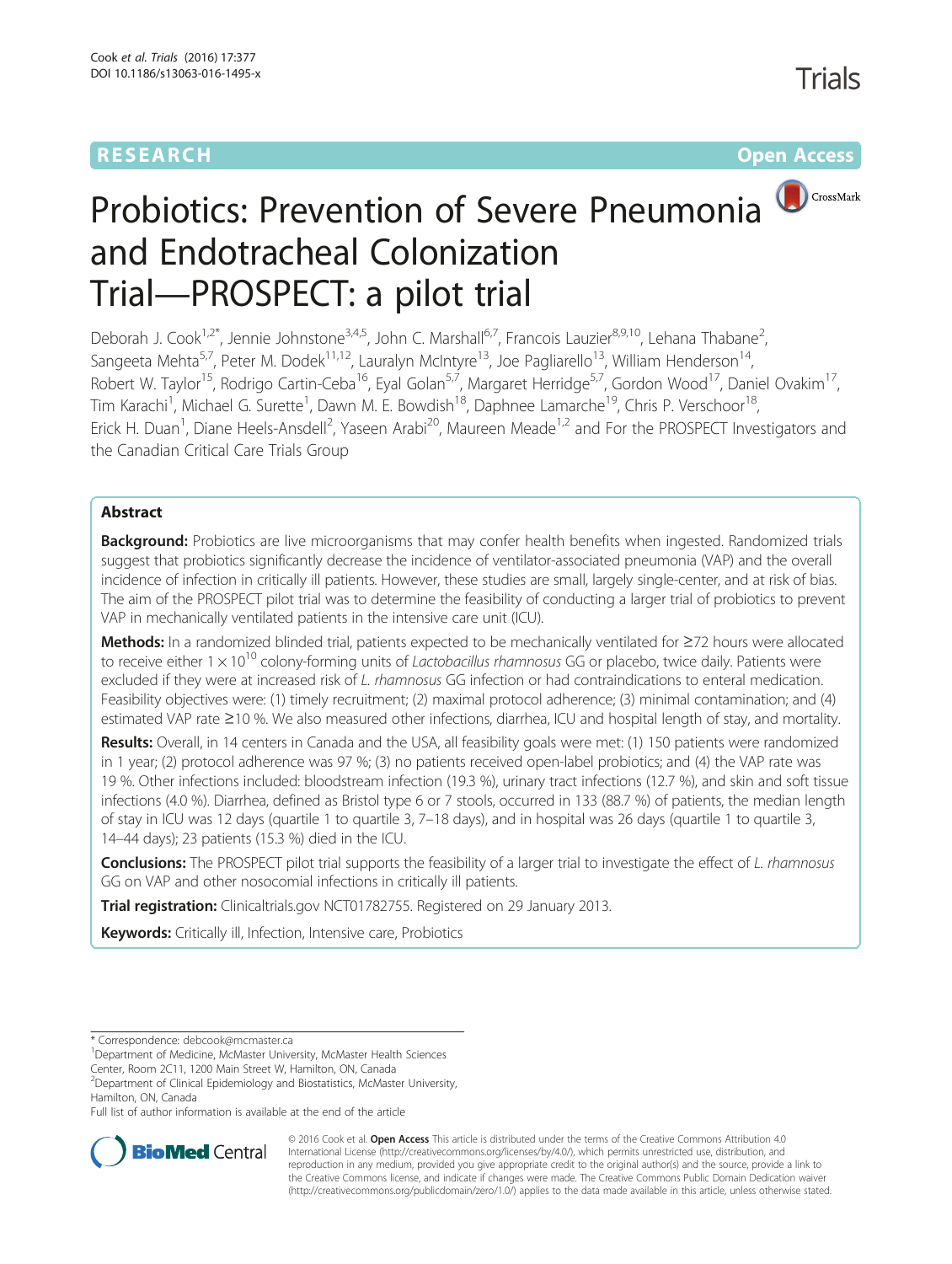# Background

Probiotics are live microorganisms that may have health benefits when ingested [[1\]](#page-8-0). Probiotics have been studied in randomized controlled trials in a variety of conditions in the community and hospital setting [\[2](#page-8-0)–[5\]](#page-8-0). In the intensive care unit (ICU), probiotics have been studied for the prevention of ventilator-associated pneumonia (VAP), potentially by enhancing intestinal barrier function and reducing the load of pathogenic bacteria [\[6, 7](#page-8-0)]. As the commonest nosocomial infection in the ICU, VAP is associated with a two-fold attributable risk of death, and an attributable cost of US\$ 10,000–13,000 per patient [\[8\]](#page-9-0).

A recent meta-analysis of 23 randomized controlled trials suggested that administering probiotics to critically ill mechanically ventilated patients is associated with a 25 % reduction in the incidence of VAP and an 18 % reduction in the incidence of all nosocomial infections [\[9](#page-9-0)]. A subsequent Cochrane review [\[10](#page-9-0)] of eight randomized controlled trials that enrolled 1083 patients in total and compared various single or combined probiotics to a control intervention (placebo, glutamine, fermentable fibre, peptide, chlorhexidine) suggested that probiotics might significantly decrease the incidence of VAP (odds ratio, 0.70; 95 % confidence interval, 0.52–0.95). One high-quality randomized controlled trial compared a combination of oropharyngeal plus gastric Lactobacillus rhamnosus GG with placebo in 146 patients who were expected to remain intubated for at least 72 hours [[11](#page-9-0)], and found that those who received L. rhamnosus GG had lower rates of VAP (relative risk, 0.46; 95 % confidence interval, 0.26–0.82). The three randomized controlled trials that reported diarrhea as an outcome found a trend toward a lower incidence with probiotics (odds ratio, 0.72; 95 % confidence interval, 0.47–1.09; very low quality evidence); however Clostridium difficile was not analyzed. There were no reports of nosocomial infections caused by

the probiotic organisms in these trials. Although promising, these small  $(n = 50-300)$ , mostly single-center randomized controlled trials generate results that have uncertain internal and external validity. Therefore, while promising, current knowledge does not provide sufficient evidence to draw firm conclusions about the efficacy and safety of probiotics for the prevention of VAP in the ICU [\[10\]](#page-9-0).

In the context of a research program on probiotics in critical illness (Fig. 1), we conducted a pilot trial to evaluate the feasibility of a large randomized controlled trials in critically ill patients, investigating whether orally ingested L. rhamnosus GG prevents VAP and other nosocomial infections (Probiotics: Prevention of Severe Pneumonia and Endotracheal Colonization Pilot Trial, the PROSPECT pilot trial; NCT01782755). The criteria for feasibility were successful and timely pilot trial recruitment, high adherence to protocol, minimal open-label use of probiotics, and a VAP incidence of at least 10 %. We also report the results of three substudies nested within this pilot trial.

# Methods

# Study design

We conducted a randomized concealed blinded parallel group trial in 14 ICUs in Canada and the USA, in which patients were allocated to placebo or probiotic in a fixed allocation ratio of 1:1 using the randomize.net website. Randomization was stratified by ICU and by medical, surgical, or trauma status, in variable unspecified block sizes. Further details are reported in the protocol manu-script [[12](#page-9-0)].

We included patients ≥18 years of age who were expected to be mechanically ventilated ≥72 hours. We excluded patients who: (a) had been mechanically ventilated for more than 72 hours at the time of screening, (b) were immunocompromised (HIV <200 CD4 cells/μl, chronic immunosuppressive medications, prior

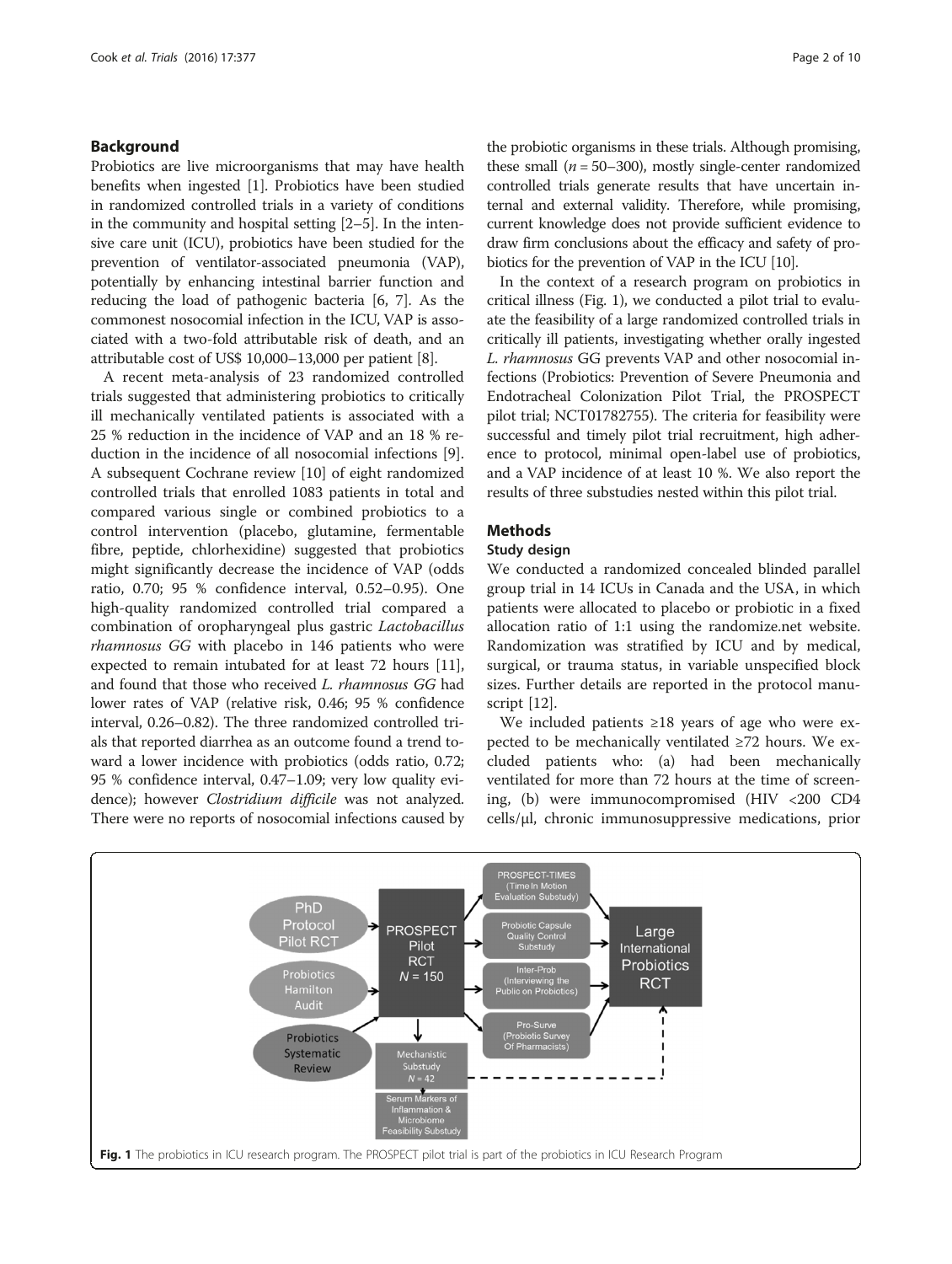organ or hematological transplant, absolute neutrophil count <500 cells/μl), (c) had an increased risk of endovascular infection (history of rheumatic heart disease, congenital heart defect, mechanical valve, endocarditis, endovascular graft, or permanent endovascular device, such as hemodialysis catheter, pacemaker, or defibrillator), (d) had gastroesophageal or intestinal injury or recent surgery of the esophagus, stomach, bowel, hepatobiliary tree, spleen, or pancreas in the previous 72 hours, suspected or documented bowel ischemia, and severe acute pancreatitis (pancreatitis with any organ dysfunction), (e) had strict contraindication or inability to receive enteral medications,  $(f)$  were pregnant,  $(g)$  were undergoing withdrawal of life support, and (h) were enrolled in this or an ongoing related trial.

After written informed a-priori consent was obtained from the patient or the patient's substitute decision maker, the local study pharmacist obtained the allocation from [www.randomize.net.](http://www.randomize.net/)

# Trial interventions

Patients allocated to the intervention received  $1 \times 10^{10}$ colony-forming units of L. rhamnosus GG (Culturelle, Locin Industries, Ltd) in one capsule suspended in tap water, administered via gastric or duodenal tube twice daily while in the ICU. Patients allocated to placebo received microcrystalline cellulose suspended in tap water, identical in appearance and consistency to the probiotic, and administered similarly. Identical placebo ensured blinding of all possible parties (patient, family, clinicians, laboratory, and research personnel, including the biostatistician). The probiotic and placebo were prepared by the manufacturer of L. rhamnosus GG, Culturelle, as used in a recent trial [[11\]](#page-9-0). Patients received the study product until discharge from ICU (administered in capsule form or as a suspension if no feeding tube was in place), on isolation of Lactobacillus species from a sterile site or reported as the sole or predominant organism in a culture from a non-sterile site, or 60 days after randomization.

All other management, including VAP prevention strategies, was at the discretion of the ICU team and according to local practice.

## Feasibility outcomes

The four feasibility outcomes were: (a) successful recruitment, defined as ≥2 patients per month on average per site (total 150 from all study sites) over 1 year, (b) adherence to protocol, defined as ≥90 % of the prescribed intervention being administered during the ICU stay, (c) minimal contamination, defined as  $\leq 5$  % of patients receiving open-label probiotic, in either group, during the ICU stay, and (d) a VAP incidence of  $\geq 10$  % as defined by the Centers for Disease Control and Prevention [\[13\]](#page-9-0).

# Clinical outcome measures

Clinical outcome measures used in this pilot were those we will record in the main PROSPECT trial and included: the primary outcome measure, VAP; other ICUacquired infections, defined using an adaptation of the International Sepsis Forum Consensus Conference on Definitions of Infections in the ICU [[14\]](#page-9-0); diarrhea (defined as either  $\geq$ 3 stools/day [[15](#page-9-0)] or  $\geq$ 1 Bristol type 6 or 7 stool, where type 6 is described as mushy stool, and type 7 is described as entirely liquid [\[16\]](#page-9-0)), antibioticassociated diarrhea (defined as ≥3 stools/day occurring within 24 hours of antibiotics) [[17\]](#page-9-0) and C. difficile (defined as three or more episodes of unformed stools in 24 hours and C. difficile toxin positive stool), or colonoscopic or histopathologic findings of pseudomembranous colitis; C. difficile was the only clinical outcome tracked after patients' ICU stay [\[18](#page-9-0)]. We also measured duration of mechanical ventilation; ICU and hospital stay; and ICU and hospital mortality.

# Antimicrobial administration

Antimicrobial therapy was recorded prospectively daily in each patient, and we calculated days of therapy as well as antimicrobial-free days in ICU.

# Follow-up

Patients were reviewed daily by the research coordinator in each ICU to collect baseline data (e.g., demographics, illness severity, advanced life support), daily data (e.g., study intervention administration and reasons for not administering, relevant medications including antimicrobials and prokinetics, VAP prevention co-interventions, culture results, clinical diagnoses, length of stay, mortality), and methods center data (e.g., infection adjudication forms). Research coordinators submitted relevant clinical, radiologic, and microbiologic data from patients who had clinically suspected VAP to the methods center. All other ICU-acquired infections were also documented and source data were collected. Any Lactobacillus species identified in a sterile site or cultured as the sole or predominant organism in a non-sterile site prompted discontinuation of the study product. Any reasons for protocol non-compliance were recorded daily while in ICU, along with contamination by probiotic administered outside the study protocol.

# Serious adverse events

A serious adverse event is defined as any adverse occurrence or event, or response to a drug or intervention, whether expected or not; that requires in-patient hospitalization or prolongation of existing hospitalization; that results in persistent or significant disability or incapacity; or is a congenital anomaly or birth defect; that is life threatening or results in death [\[19](#page-9-0)]. Serious adverse events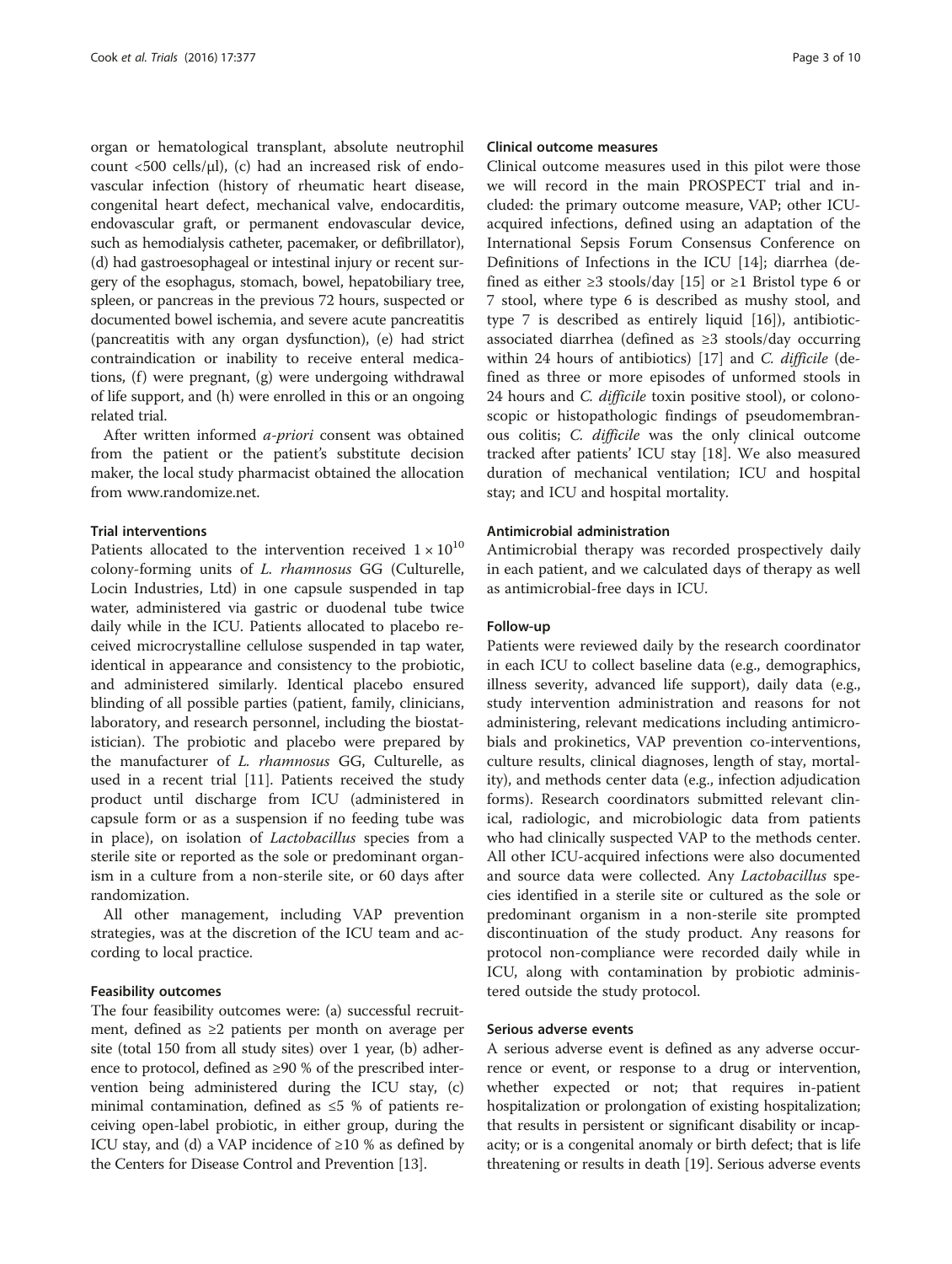were reported and documented in accordance with our guidelines for academic critical care trials of common interventions [\[20\]](#page-9-0).

# Substudy no. 1: PROSPECT-TIMES

We conducted a multicenter time-in-motion study (PROSPECT-TIMES, Probiotics to prevent Severe Pneumonia and Endotracheal Colonization Trial—Time-In-Motion Evaluation Study) to document and describe the time and activities of the Research Coordinators who followed their first 10 randomized patients, concurrently documenting trial-related activities in 14 domains using a self-administered daily time management log.

# Substudy no. 2: PROSPECT capsule quality

We evaluated the content of the probiotic administered, taking one capsule from every 10 sheets (10 capsules per sheet) and culturing it in the Surette Laboratory at McMaster University. The study product was first rolled over a brain heart infusion agar medium (BD Difco, Franklin lakes, USA) to determine the presence of microorganisms on the exterior of the capsule follow by enumeration by serial dilution of the content of the capsule on de Man, Rogosa and Sharpe (BD Difco, Franklin lakes, USA) [[21\]](#page-9-0) and brain heart infusion agar media at the appropriate dilution. Subsequently, the numbers of colony-forming units were counted to determine the total number of colony-forming units per capsule and to evaluate whether organisms other than Lactobacillus were recovered.

# Substudy no. 3: serum markers of inflammation and microbiome feasibility study

From mechanically ventilated patients enrolled in PRO-SPECT in three centers in Hamilton, ON, local research coordinators obtained specimens on the day of enrollment, then each Monday, Wednesday and Friday during the patient's ICU stay for the first 30 days, then Tuesday and Thursday thereafter for a maximum of 60 days. Specimens were procured, packaged in biohazard-safe material, and couriered via the interhospital within-city specimen transport system to the Surette and Bowdish Laboratories at McMaster University. We analyzed serum endotoxin activity assay and cytokine levels in blood, and microorganisms identified by cultureindependent techniques in endotracheal aspirates, bronchial washings, gastric aspirates, and stool.

# Analysis

Baseline characteristics were presented by Group A versus Group B to evaluate the success of the randomization and reported as count (percentage) for categorical variables and mean (standard deviation) or median (first quartile to third quartile) for continuous variables depending on

the distribution. Analyses of feasibility outcomes were made on the full cohort of 150 patients rather than according to the two randomized groups to retain the blinding; thus, no comparison between groups was needed to analyze feasibility outcomes. The feasibility outcomes were analyzed using descriptive statistics as follows: (1) mean (standard deviation) number recruited across all recruiting centers per month; (2) overall proportion of doses received divided by total doses prescribed; (3) total number of patients who ever received open-label probiotics as a proportion of all randomized patients; and (4) the proportion of patients who developed VAP according to the Centers for Disease Control and Prevention definition [[13\]](#page-9-0) in a subgroup of 99 patients as assessed by five adjudicators, with disagreements settled by consensus.

No interim analyses or subgroup analyses were planned, owing to the short duration and sample size of this pilot trial. All analysis was performed using SAS version 9.2.

# Sample size estimation

Our approach to sample size for the PROSPECT pilot trial was focused on feasibility. Thus, the sample size was based on interpreting the lower bound of confidence intervals around estimates [[22](#page-9-0)], which in this case was around the feasibility objective of adherence to protocol, whereby successful adherence is defined as ≥80 % of prescribed intervention being administered. Using each patient as the unit of analysis, rather than doses prescribed, the PROSPECT pilot trial sample size calculation would have claimed feasibility if at least 80 % of the patients achieved successful protocol adherence. Assuming a preliminary estimate of 0.85, and a margin of error of 0.05, recruiting 150 patients will give a 95 % confidence interval estimate of the proportion of patients with successful protocol adherence with a lower bound of 0.80 [[12](#page-9-0)].

#### Management

To ensure protocol adherence and data quality, training sessions were held for research personnel at all sites using procedure manuals, standard operating procedures, slide presentations, and a study website. The PROSPECT steering committee was responsible for the conduct of this pilot trial, for upholding or modifying study procedures as needed, addressing challenges with protocol implementation, refining the protocol as needed, and reviewing the data.

The PROSPECT pilot trial was managed by McMaster University's CLARITY research group, and was conducted under the auspices of the Canadian Critical Care Trials group [\[23](#page-9-0), [24](#page-9-0)].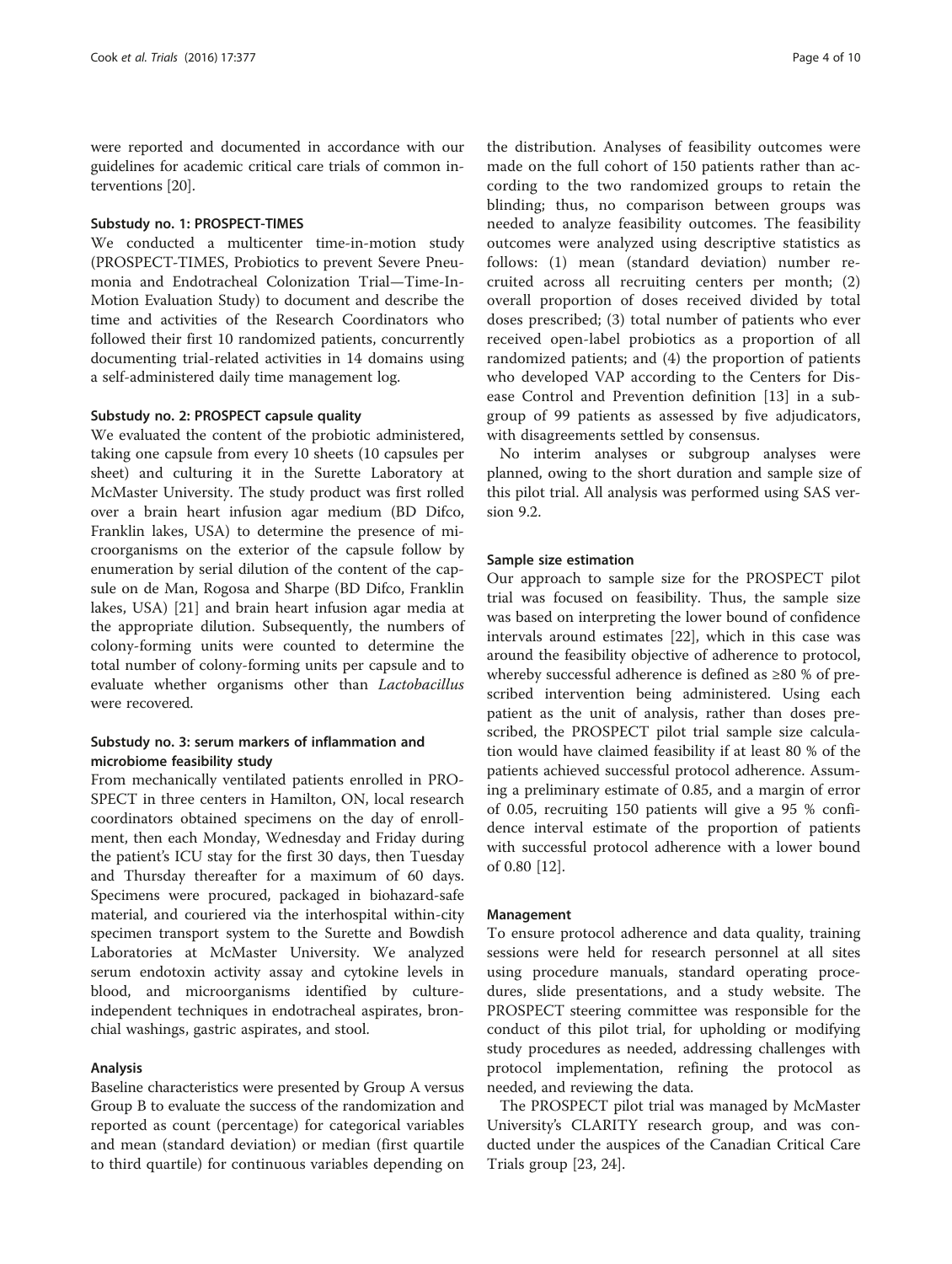# Results

# Setting

The PROSPECT pilot trial was conducted between October 2013 and August 2014 in 14 ICUs: eight in Ontario [St. Joseph Healthcare, Hamilton; Hamilton Health Sciences, Hamilton (two ICUs), St. Michael's Hospital, Toronto; Mount Sinai Hospital; Ottawa Health Research Institute (two ICUs); and the University Health Network—Toronto General Hospital]; one in Quebec [CHU de Québec-Université Laval; Hôpital de l'Enfant-Jésus site]; three in British Columbia [St Paul's Hospital; Vancouver General; and the Royal Jubilee Hospital, Vancouver Island]; and two in the USA (Mayo Clinic, Rochester, MN and the St. John's Mercy Hospital, St. Louis, MO).

# Enrollment

We enrolled 150 patients. The most common reason for non-enrollment of eligible patients was lack of availability of a substitute decision maker (65 situations, 51.6 %; Table 1). The consent rate for substitute decision makers or patients who were approached was 150/180 (83.3 %).

Enrolled patients were 60.0 (16.3) years of age [mean (standard deviation)], had an APACHE II score of 21.8 (7.9), and 62 (41.3 %) were female (Table [2\)](#page-5-0). Patients had mostly medical (126, 84.0 %), but also surgical (8, 5.3 %), or trauma (16, 10.7 %) admitting diagnoses. At baseline, 84 (56.0 %) patients were receiving inotropes or vasopressors and 18 (12.0 %) were receiving dialysis. Baseline characteristics were comparable between Group A ( $N = 78$  patients) and Group B ( $N = 72$  patients).

# Feasibility outcomes

The results of the four feasibility outcomes were as follows: (1) the recruitment rate was 1.9 patients/center/ month; (2) of 2107 patient-days in the ICU, a missed

| Table 1 Reasons for non-enrollment of 126 eligible patients |  |
|-------------------------------------------------------------|--|
|-------------------------------------------------------------|--|

|                                                          | Eligible non-enrolled<br>patients |
|----------------------------------------------------------|-----------------------------------|
|                                                          | $N = 126$                         |
| No substitute decision maker available                   | 65 (51.6)                         |
| Patient or substitute decision maker declined            | 30 (23.8)                         |
| Missed                                                   | 13 (10.3)                         |
| Coenrollment not pursued                                 | 7(5.6)                            |
| Coenrollment prohibited                                  | 3(2.4)                            |
| Language barrier                                         | 3(2.4)                            |
| Physician decline (family stress)                        | 2(1.6)                            |
| Research coordinator did not approach<br>(family stress) | 1(0.8)                            |
| Industry prohibited coenrollment                         | 1(0.8)                            |
| International visitor                                    | 1(0.8)                            |
| Unknown reason                                           | 0(0.0)                            |

dose occurred in only 54 (2.6 %) of cases. Therefore, 97.4 % of the prescribed study product was administered as scheduled; (3) no enrolled patient received open-label probiotic after randomization; and (4) the adjudicated VAP rate was 19.2 %.

# Clinical outcomes

Table [3](#page-5-0) summarizes all non-VAP infections that occurred in these patients after randomization. Bloodstream infections were the most common infection (19.3 %), followed by urinary tract infections (12.7 %) and skin and soft tissue infections (4.0 %).

Patients had 1 (0–3) [median (interquartile range)] stools/day. Diarrhea defined as Bristol type 6 or 7 stools occurred in 133 (88.7 %) of patients, reflecting 56.6 % patient-days in ICU. Diarrhea defined as ≥3 stools/day occurred in 110 (73.3 %) patients, reflecting 555 (26.5 %) of patient-days. Antibiotic-associated diarrhea occurred in 95 (63.3 %) patients using the ≥3 stools/day definition. Overall, 56 (37.3 %) of patients used a fecal management device (rectal bag or tube) during their ICU stay, on average 4.5 days after admission. A fecal management device was used for 465 (22.1 %) of 2101 patient-days in ICU (missing stools data for 6 days).

Clostridium difficile infection occurred in two patients before ICU admission and before trial enrollment. Thereafter, two (1.3 %) patients developed this infection in the ICU and five (3.3 %) patients developed it after ICU discharge.

# Duration of mechanical ventilation, ICU and hospital stay, and mortality

The median (quartile 1 to quartile 3) duration of mechanical ventilation was 7 (3–14) days. The median duration of stay in ICU was 12 (7–18) days, and in hospital was 26 (14–44) days. There were 23/150 (15.3 %) ICU and 39/150 (26.0 %) hospital deaths. No patients were lost to follow-up.

## Antimicrobial administration

Antibiotic therapy was administered to 139 (92.7 %) patients, for 1333 (63.3 %) of 2107 patient-days in the ICU, for a duration of 7 (quartile 1 to quartile 3, 3–12) median days (Table [4](#page-6-0)). There were 660.7 days of antibiotic or antifungal therapy per 1000 ICU patient-days. There were 339.3 antimicrobial-free days per 1000 ICU patient-days.

### Serious adverse events

One immunocompetent patient had Lactobacillus species identified in a blood culture drawn from an arterial catheter after 4 days in the trial; the concurrent central venous catheter blood culture was negative. Although this patient remained asymptomatic, both catheters were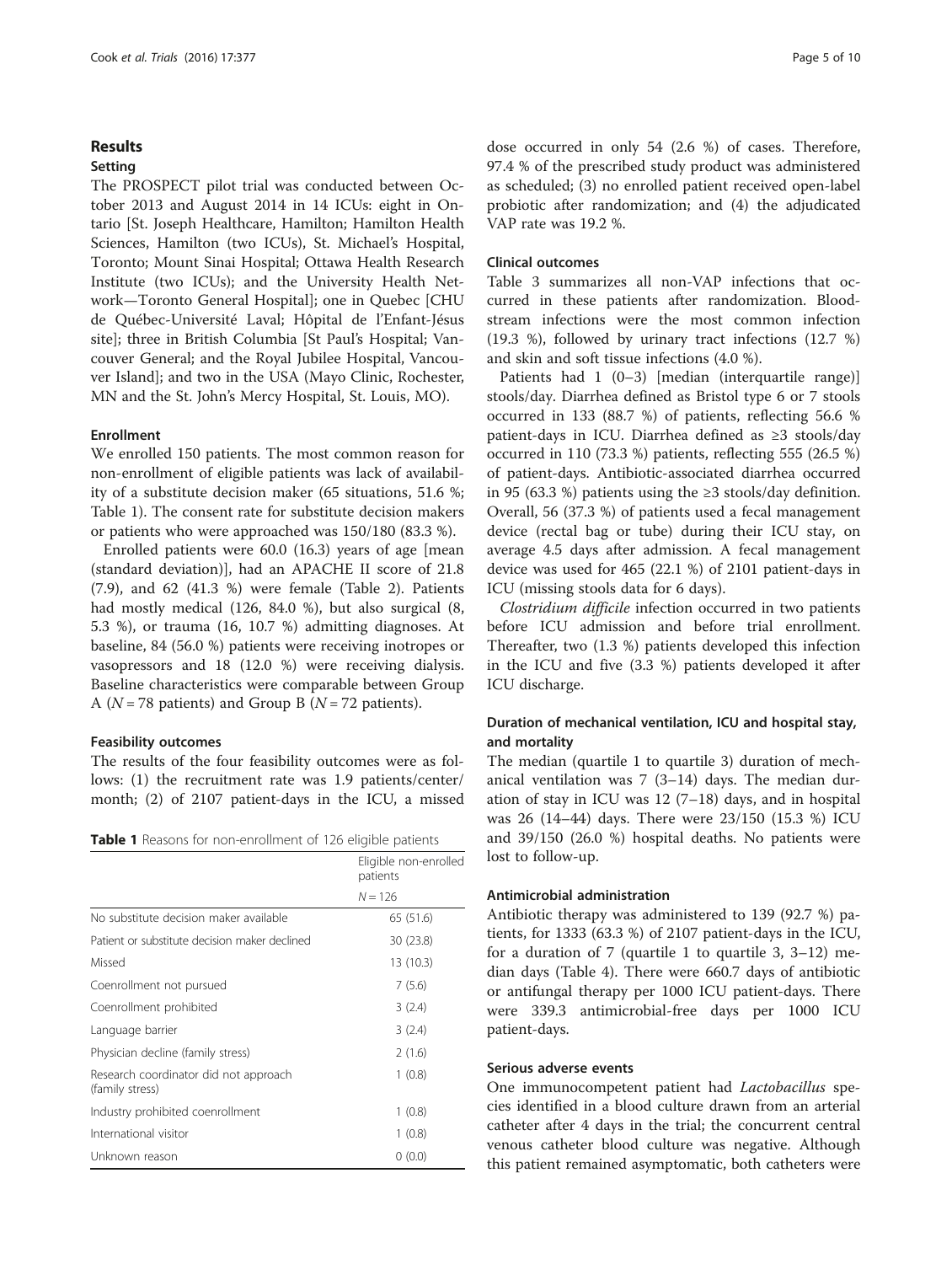|                                        | Group A     | Group B     | Total       |
|----------------------------------------|-------------|-------------|-------------|
|                                        | $N = 78$    | $N = 72$    | $N = 150$   |
| Age (years), mean (standard deviation) | 58.8 (17.0) | 61.2 (15.4) | 60.0 (16.3) |
| APACHE II, mean (standard deviation)   | 21.0(8.4)   | 22.7(7.3)   | 21.8 (7.9)  |
| Female, $n$ (%)                        | 31 (39.7)   | 31(43.1)    | 62 (41.3)   |
| Type of patient, n (%)                 |             |             |             |
| Medical                                | 66 (84.6)   | 60 (83.3)   | 126 (84.0)  |
| Surgical                               | 3(3.8)      | 5(6.9)      | 8(5.3)      |
| Trauma                                 | 9(11.5)     | 7(9.7)      | 16(10.7)    |
| Admitting diagnosis, n (%)             |             |             |             |
| Cardiovascular                         | 4(5.1)      | 4(5.6)      | 8(5.3)      |
| Respiratory                            | 35 (44.9)   | 26 (36.1)   | 61 (40.7)   |
| Gastrointestinal                       | 2(2.6)      | 0(0.0)      | 2(1.3)      |
| Neurologic                             | 8(10.3)     | 10 (13.9)   | 18 (12.0)   |
| Sepsis                                 | 16(20.5)    | 17(23.6)    | 33 (22.0)   |
| Trauma                                 | 7(9.0)      | 7(9.7)      | 14(9.3)     |
| Metabolic                              | 2(2.6)      | 1(1.4)      | 3(2.0)      |
| Hematologic                            | 1(1.3)      | 0(0.0)      | 1(0.7)      |
| Renal                                  | 1(1.3)      | 2(2.8)      | 3(2.0)      |
| Other medical                          | 2(2.6)      | 4(5.6)      | 6(4.0)      |
| Other surgical                         | (0.0)       | 1(1.4)      | 1(0.7)      |

<span id="page-5-0"></span>Table 2 Baseline characteristics of randomized patients (150 patients, divided into Groups A and B, to maintain blinding)

removed and the patient was treated with ciprofloxacin for 10 days. As this was not classified as a serious adverse event [[19\]](#page-9-0), we did not unblind this patient's allocation. It was unclear whether this represented an endogenous L. rhamnosus isolate that translocated from the gut, whether this was probiotic that translocated from the gut, or whether there had been contamination with probiotic to the hands of the person breaking the capsule then attending to the arterial catheter. This was classified as an adverse event [\[19](#page-9-0), [25\]](#page-9-0). There were no serious adverse events in the PROSPECT pilot trial.

|               | Table 3 Secondary clinical outcomes in 150 patients after |  |  |  |
|---------------|-----------------------------------------------------------|--|--|--|
| randomization |                                                           |  |  |  |

| Source, n (%)                                       | Following randomization: total<br>$N = 150$ |  |  |
|-----------------------------------------------------|---------------------------------------------|--|--|
| Blood culture positive                              | 29 (19.3)                                   |  |  |
|                                                     |                                             |  |  |
| Intra-abdominal infection                           | 5(3.3)                                      |  |  |
| Urinary culture positive                            | 19 (12.7)                                   |  |  |
| Skin or soft tissue infection                       | 6(4.0)                                      |  |  |
| Lactobacillus species cultured from<br>sterile site | 1(0.7)                                      |  |  |
| Diarrhea (≥3 stools/day)                            | 110 (73.3)                                  |  |  |
| Antibiotic-associated diarrhea                      | 95 (63.3)                                   |  |  |
| Clostridium difficile infection                     | 2(1.3)                                      |  |  |

# Substudy no. 1: PROSPECT-TIMES

In seven participating centers, 62 patients were enrolled, taking an average of 9.2 hours of work per patient (range 3.2–28.5 hours/patient). Study day 1 activities (screening, consenting, and enrolling) took significantly longer than subsequent days in the trial (2.1 [standard deviation, 1.1] hours versus 0.76 [standard deviation, 0.71] hours, respectively  $[P < 0.01]$ ) (Fig. [2\)](#page-6-0) [\[26](#page-9-0)] and tended to spend fewer hours on each enrolled patient as the trial unfolded. On an average study day, research coordinators spent 0.9 (standard deviation, 0.8) hours per enrolled patient. Primary activities included data collection (55 %), ICU team communication (10 %), obtaining consent (6 %), responding to queries (6 %), and bedside charting (5 %).

# Substudy no. 2: PROSPECT capsule quality

We tested 34 probiotic capsules from 10 centers and used a process bar-chart to monitor the number of colony-forming units of L. rhamnosus GG (on a logarithmic scale) over 25 months. Each probiotic capsule contained at least  $10^{10}$  colony-forming units of *L. rham*nosus GG (10 on a logarithmic scale). The bacterial content of the capsules remained above the established threshold of  $10^{10}$  colony-forming units and controlled within three standard deviations on the logarithmic scale for up to 25 months (Fig. [3](#page-6-0)).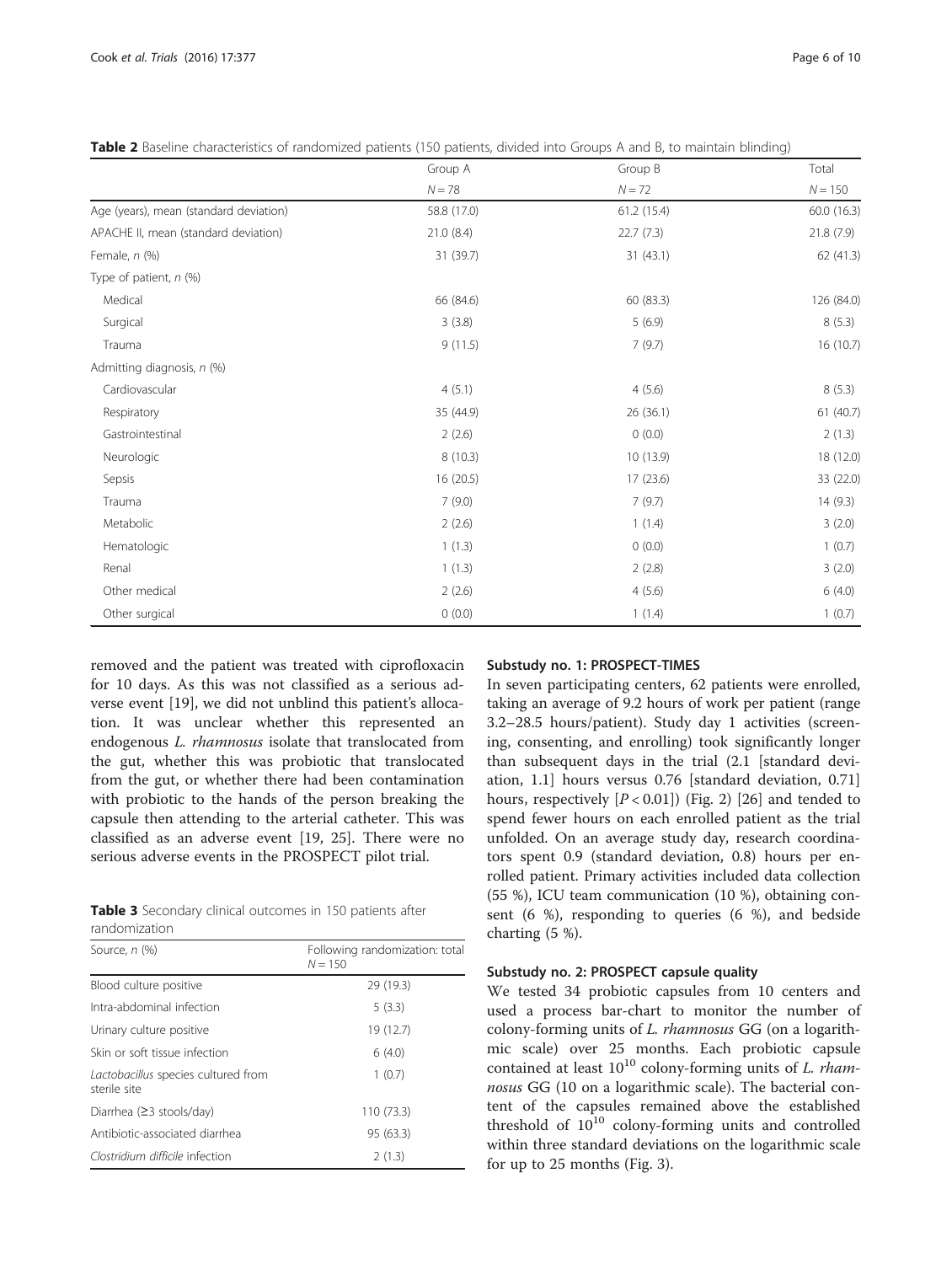| Daily receipt of antimicrobials, n (%)                                                   | $N = 2107$ patient-days<br>in ICU |
|------------------------------------------------------------------------------------------|-----------------------------------|
| Antibiotic                                                                               | 1333 (63.3)                       |
| Antifungal                                                                               | 192 (9.1)                         |
| Antiviral                                                                                | 44 (2.1)                          |
| Antibiotic or antifungal                                                                 | 1392 (66.1)                       |
| Any antimicrobial (antibiotic or antifungal or<br>antiviral)                             | 1397 (66.3)                       |
| Antimicrobial (antibiotic or antifungal) free days                                       | 715 (33.9)                        |
| Ever in ICU up to day 60, $n$ (%)                                                        | $N = 150$ patients                |
| Antibiotic received                                                                      | 139 (92.7)                        |
| Antifungal received                                                                      | 14(9.3)                           |
| Antiviral received                                                                       | 12(8.0)                           |
| Antibiotic or antifungal received                                                        | 139 (92.7)                        |
| Any antimicrobial (antibiotic or antifungal or<br>antiviral) received                    | 140 (93.3)                        |
| No antibiotic or antifungal ever received                                                | 11(7.3)                           |
| Days of antimicrobial receipt, median (quartile $1$ $N = 139$ patients<br>to quartile 3) |                                   |
| Only in patients who received the antimicrobial                                          |                                   |
| Days on antibiotic                                                                       | $7(3-12)$                         |
| Days on antifungal                                                                       | $10.5(5-19)$                      |
| Days on antiviral                                                                        | $2(1.5-5)$                        |
| Days on antibiotic or antifungal                                                         | $8(3-13)$                         |
| Days on any antimicrobial (antibiotic or<br>antifungal or antiviral)                     | $7.5(3 - 12.5)$                   |

<span id="page-6-0"></span>Table 4 Antimicrobial administration for 150 patients over 2107 patient-days in the ICU





# Substudy no. 3: Serum markers of inflammation and microbiome feasibility study

Overall, 938 samples were procured from 42 patients in three ICUs; 909 of these (96.9 %) were processed. Of the 29 specimens not processed, the reasons were: receipt beyond the 3 hour time frame for valid analysis  $(n = 10)$ specimens), no kits available  $(n = 7)$ , no transportation due to holiday or inclement weather  $(n = 4)$ , no laboratory staff due to conference  $(n = 4)$ , lost in transport  $(n = 2)$ , insufficient quantity ( $n = 1$ ), and missed ( $n = 1$ ).

We estimated on average that each specimen required 5 min to procure, package, and ship (shipping and processing times were not estimated). Also, for each day that any specimens were transported, we estimated 5 min to communicate with the laboratory and document specimens on the study log, and 10 min to make a return trip with the specimens from the ICU to the transportation office, for every two patients with specimens collected on that day. Sending specimens to the central laboratory took ICU research coordinators a mean of 58.2 (standard deviation, 31.7) min (total range, 20–180) per specimen collection day per site. For 42 patients, 122.2 total hours were spent on specimen procurement, packaging, and shipping.

# **Discussion**

We designed the PROSPECT pilot trial with four specific feasibility objectives in preparation for a future larger multicenter trial comparing probiotics with placebo. This pilot trial achieved prespecified feasibility objectives in four domains: (1) recruitment was 1.9 patients per month among actively recruiting centers—a total of 150 patients were randomized over 1 year, (2) protocol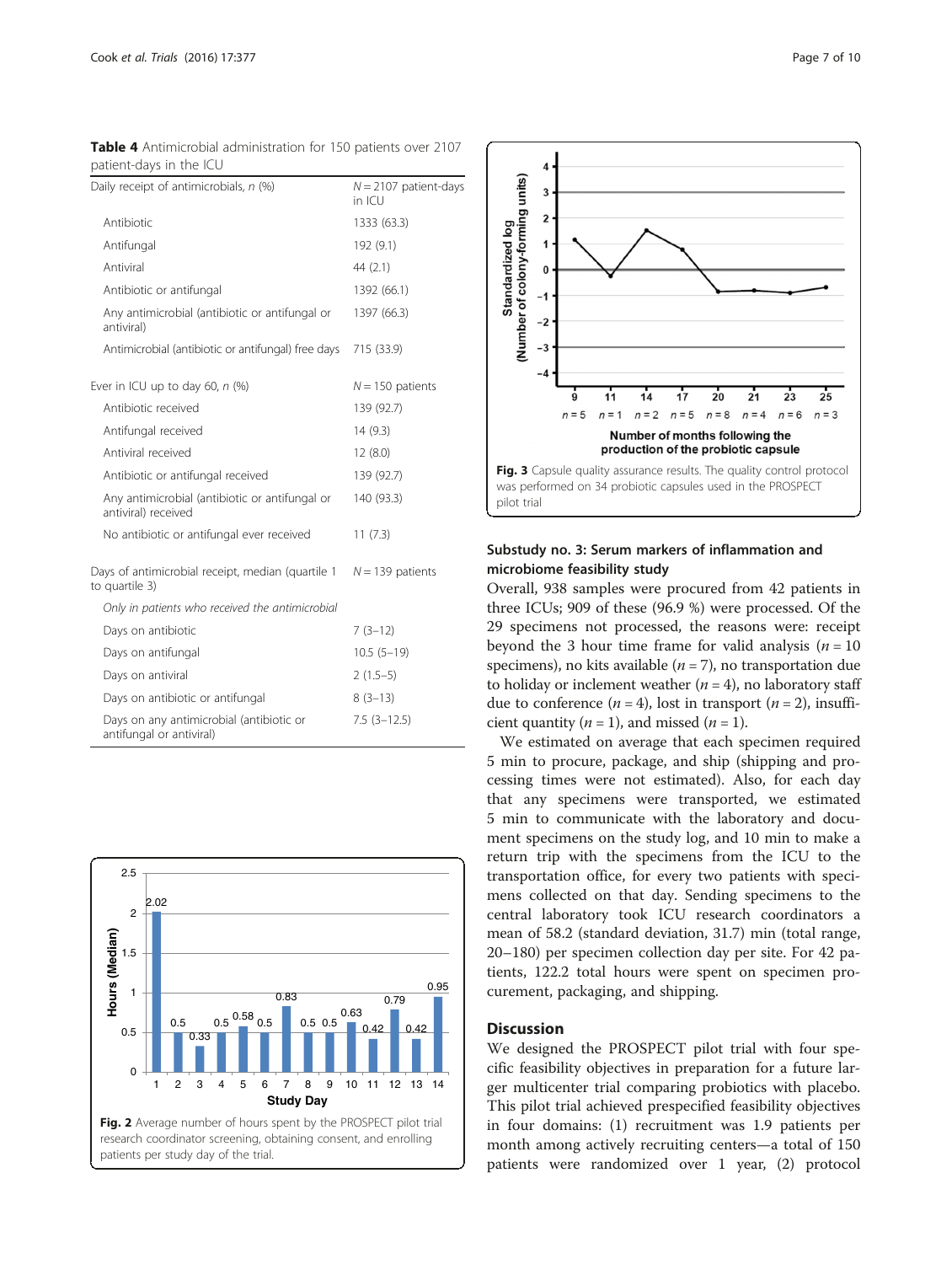<span id="page-7-0"></span>adherence was high—97 % of doses prescribed were actually received, (3) contamination with open-label probiotics did not occur, and (4) the VAP rate was 19 %. In this cohort, many patients had nosocomial infections, and most were prescribed antimicrobials and developed diarrhea. No enrolled patients were lost to follow-up.

We found that this pilot trial was a worthwhile investment and that its completion will serve to enhance research efficiency. This pilot trial will maximize the chance that the future main trial is designed rigorously, conducted safely and efficiently, and completed as planned [[22, 27\]](#page-9-0). Other strengths of this study include concealed allocation, and blinding of all possible parties (patient, family, bedside clinicians, research personnel, and biostatistician) which helped to avoid unequal cointerventions, ascertainment bias, outcome modification, and analytic bias.

The three PROSPECT substudies were also informative. We documented that research staff spent an average of 1 hour per day on enrolled patients, which is useful for personnel and budgetary planning. Additional specimen collection for a mechanistic substudy on serum markers of inflammation and the microbiome took 1 hour per day. The quality assurance substudy yielded reassuring results in that the bacterial content of probiotic capsules tested remained above the protocol threshold of  $10^{10}$  colony-forming units of *L. rhamnosus* GG up to 2 years after the manufacturing date; however, we plan to continue performing quality control microbiological analysis, evaluating one capsule from every tenth capsule sheet (1 %) during the main trial.

Limitations of this study include the modest sample size to address clinical outcomes, although enough patients were enrolled to address our feasibility objectives. Accordingly, no significance testing between groups was needed for analysis to evaluate the feasibility objectives, thereby retaining the blinding. The estimated 19 % incidence of VAP was based on a sample of two-thirds of enrolled patients, not the entire cohort, as our fourth feasibility objective was only to ensure that the rate was at least 10 %.

The PROSPECT pilot trial will be an internal pilot trial [[27\]](#page-9-0), and patients will be rolled into the main PRO-SPECT trial. Indeed, beyond the pilot trial, we launched the PROSPECT vanguard phase to avoid complete study cessation and a hiatus between the pilot trial completion and the main PROSPECT trial start-up. That is, after the PROSPECT pilot trial enrollment ended at 150 patients, we analyzed the pilot trial results, and continued to enrol 250 patients. We are now poised to launch the main PROSPECT trial.

The clinical and economic burden of VAP remains high [\[8](#page-9-0)] and the use of existing VAP prevention strategies is variable but disappointing in Canada [[28](#page-9-0)]; thus, a simple, inexpensive, and safe prevention strategy could further reduce VAP rates. VAP continues to be a key 'quality indicator' for most hospitals in Canada [\(http://](http://www.patientsafetyinstitute.ca/en/About/Programs/SHN/Pages/default.aspx) [www.patientsafetyinstitute.ca/en/About/Programs/SHN/](http://www.patientsafetyinstitute.ca/en/About/Programs/SHN/Pages/default.aspx) [Pages/default.aspx\)](http://www.patientsafetyinstitute.ca/en/About/Programs/SHN/Pages/default.aspx), and is emphasized by the Institute for Healthcare Improvement ([http://www.ihi.org/Pages/](http://www.ihi.org/Pages/default.aspx) [default.aspx](http://www.ihi.org/Pages/default.aspx)), which motivates identification of inexpensive strategies to prevent VAP that can be successfully implemented and that do not involve antibiotics, given the worldwide resistance problem [\[29\]](#page-9-0). Recently, a Markov cost–benefit decision model determined that, from the hospital perspective, the VAP prevention strategy with the optimal cost–benefit ratio included probiotics, a suction endotracheal tube, and the revised Institute for Healthcare Improvement bundle, which excludes oral care [[30\]](#page-9-0).

# Conclusions

In summary, our results suggest that a large randomized controlled trial of probiotics in critically ill patients would be feasible. Probiotics remain a promising method to prevent VAP and other infections in critically ill patients, with biologic plausibility, clinical promise, and apparent cost-effectiveness, based on data available to date. Also, probiotics might have other salutary effects relevant to the antimicrobial stewardship movement, such as decreased initiation of antimicrobials and decreased duration of antimicrobial therapy. Probiotics constitute a promising method to prevent infection in critically ill patients. The large trial that is required to inform the overall effects of probiotics on clinical outcomes is now underway (NCT02462590).

# Additional file

[Additional file 1:](dx.doi.org/10.1186/s13063-016-1495-x) PROSPECT pilot center research ethics board information. (DOCX 14 kb)

#### Abbreviations

CLARITY, Clinical Advances through Research and Information Translation; HIV, human immunodeficiency virus; ICU, intensive care unit; PROSPECT, Probiotics: Prevention of Severe Pneumonia and Endotracheal Colonization; VAP, ventilator-associated pneumonia

#### Acknowledgements

We are grateful to the expert PROSPECT pilot trial research associates and Canadian Critical Care Trials group for their key role in this work. We thank Nicole Zytaruk, Lois Saunders, France Clarke, and Melissa Shears for their expertise at the methods center and dedication to the PROSPECT-TIMES substudy. This trial was investigator-initiated, designed by the PROSPECT steering committee, the PROSPECT investigators, and the Canadian Critical Care Trials group. We also wish to thank Dr. F. Lamontagne and Dr. M. Chasse for their critical review and feedback on the manuscript.

# PROSPECT pilot writing committee

Deborah Cook, Jennie Johnstone, Diane Heels-Ansdell, Francois Lauzier, John Marshall, Sangeeta Mehta, Peter Dodek, Eyal Golan, Maureen Meade.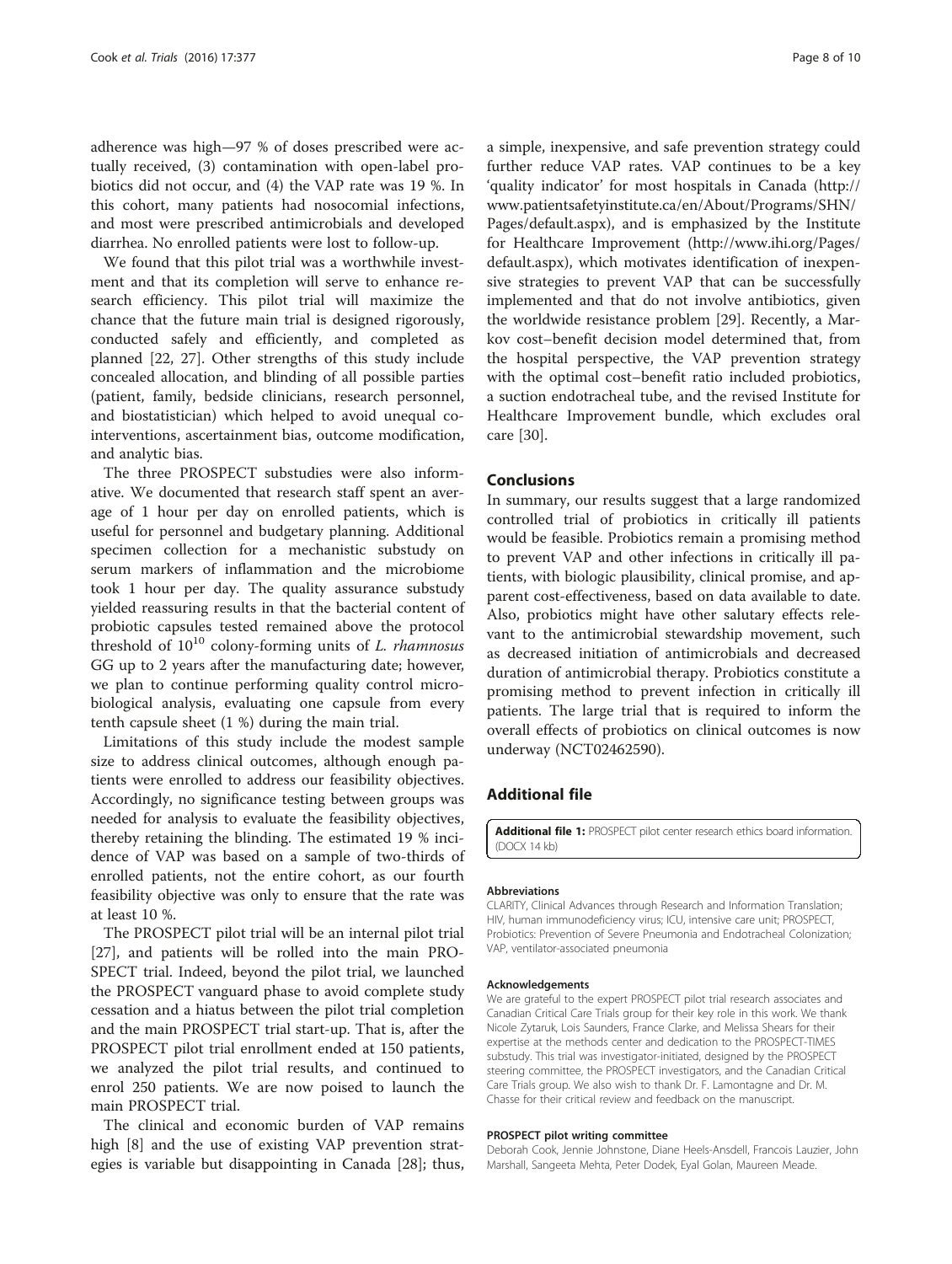## <span id="page-8-0"></span>PROSPECT pilot methods center

Nicole Zytaruk (project coordinator), Lois Saunders, France Clarke, Neala Hoad, Kristine Wachmann, Jennie Johnstone, Diane Heels-Ansdell, Lehana Thebane (McMaster University, Hamilton, ON).

#### PROSPECT pilot steering committee

Dr. Deborah Cook (principal investigator), Dr. Jennie Johnstone, Dr. Maureen Meade, Dr. Lehana Thabane (McMaster University, Hamilton, ON), Dr. John Marshall (University of Toronto, Toronto, ON), Dr. Francois Lauzier (University of Laval).

#### PROSPECT pilot trial clinical collaborators

- Dr. Maureen Meade, Lori Hand, Hamilton Health Sciences, Hamilton General Hospital, Hamilton, ON
- Dr. John Marshall, Orla Smith, Yoon Lee, Julia Lee, Melissa Wang, St Michael's Hospital, Toronto, ON
- Dr. Francois Lauzier, Catherine Ouellet, Sarah-Judith Breton, Katia Cauchon, Marie-Claude Tremblay, Stephanie Grenier, Hôpital de l'Enfant-Jésus, Quebec City, QC
- Dr. Sangeeta Mehta, Brittany Giacomino, Maedean Brown, Sumesh Shah, Marnie Jakab, Mount Sinai Hospital, Toronto, ON
- Dr. Peter Dodek, Betty Jean Ashley, Victoria Alcuaz, Kelsey Brewer, St. Paul's Hospital, Vancouver, BC
- Dr. Lauralyn McIntyre, Irene Watpool, Shelley Acres, Amanda Van Beinum, Ottawa Hospital, General Campus, Ottawa, ON
- Dr. Joe Pagliarello, Tracy McArdle, Heather Langlois, Rebecca Porteous, Liane LeClaire, Shawna Ready, Brigette Gomes, Ottawa Hospital, Civic Campus, Ottawa, ON
- Dr. William Henderson, Denise Foster, Susan Logie, Vancouver General Hospital, Vancouver, BC
- Dr. Tim Karachi, Ellen McDonald, Hamilton Health Sciences, Juravinski Hospital, Hamilton, ON
- Dr. Eyal Golan, Dr. Margaret Herridge, Andrea Matte, Cheryl Geen-Smith, Brooke Fraser, Sam Kerzner, University Health Network, Western Hospital, Toronto, ON
- Dr. Gordon Wood, Dr. Daniel Ovakim, Fiona Auld, Jennifer Good, Vancouver Island Health Authority, Victoria, BC
- Dr. Deborah Cook, France Clarke, Lois Saunders, Neala Hoad, St Joseph'<sup>s</sup> Healthcare, Hamilton, ON

#### US investigators

- Dr. Rodrigo Cartin-Ceba, Laurie Meade, Lavonne Liedl, Brenda Anderson, Sueanne Weist, Mayo Clinic, Rochester, MN
- Dr. Robert W. Taylor, Katie Krause, Jackie O'Brien, Kim Fowler, Margaret Cytron, Marianne Tow, Mercy Hospital St. Louis, MO

#### Funding

This investigator-initiated trial was peer-review funded by the Canadian Institute of Health Research, Technology Evaluation for the Elderly, Physicians' Services Incorporated, and the Hamilton Academy of Health Sciences Research Organization. The probiotic and placebo were donated by iHealth, the distributers of Culturelle's L. rhamnosus GG product. None of these groups played a role in the design, conduct, analysis, interpretation, or reporting of this protocol. DJC holds a Chair of the Canadian Institutes of Health Research. JJ held a Canadian Institute of Health Research Fellowship award while preparing the protocol. FL is a recipient of a Research Career Award from the Fonds de la recherche du Québec-Santé. MGS holds a Canada Research Chair in Interdisciplinary Microbiome Research. DMEB holds a Canada Research Chair in Aging and Immunity.

# Authors' contributions

DJC conceived the study, participated in its design and coordination, enrolled patients, and drafted the manuscript. JJ participated in the study conception and design, enrolled patients, and helped draft the manuscript. JCM and FL participated in the study design, enrolled patients, and helped draft the manuscript. LT provided statistical expertise and helped draft the manuscript. SM, PMD, LM, JP, WH, RWT, RCC, EG, MH, GW, DO, and TK enrolled patients and helped draft the manuscript. MGS and DL carried out the capsule quality analysis and microbiome processing and helped draft the manuscript. DMEB and CPV carried out the cytokine and endotoxin assays and helped draft the manuscript. EHD carried out adjudication of outcomes and helped draft the manuscript. DHA performed data analysis and helped draft the manuscript. YA participated in the study design and helped draft the manuscript. MM participated in the study conception, design and coordination, enrolled patients, and drafted the manuscript. All authors read and approved the final manuscript.

#### Competing interests

The authors declare that they have no competing interests.

#### Ethics approval and consent to participate

The protocol was approved by each hospital's research ethics board (Additional file [1](#page-7-0)) using an a-priori consent model. PROSPECT was conducted in accordance with the principles of Good Clinical Practice following the tri-council guidelines. Written informed consent was obtained from each patient or his or her substitute decision maker, prior to enrollment in the trial.

#### Author details

<sup>1</sup>Department of Medicine, McMaster University, McMaster Health Sciences Center, Room 2C11, 1200 Main Street W, Hamilton, ON, Canada. <sup>2</sup> Department of Clinical Epidemiology and Biostatistics, McMaster University Hamilton, ON, Canada. <sup>3</sup>Public Health Ontario, Toronto, ON, Canada. <sup>4</sup>St Joseph's Health Center, Toronto, ON, Canada. <sup>5</sup>Department of Medicine University of Toronto, Toronto, ON, Canada. <sup>6</sup>Department of Surgery University of Toronto, Toronto, ON, Canada. <sup>7</sup>Interdepartmental Division of Critical Care, University of Toronto, Toronto, ON, Canada. <sup>8</sup>Research Center of the CHU de Québec – Population Health and Optimal Health Practices Research Unit, Université Laval, Quebec City, QC, Canada. <sup>9</sup>Department of Medicine, Université Laval, Quebec City, QC, Canada. <sup>10</sup>Department of Anesthesiology and Critical Care, Université Laval, Quebec City, QC, Canada. <sup>11</sup>Division of Critical Care Medicine, St. Paul's Hospital and University of British Columbia, Vancouver, BC, Canada. <sup>12</sup>Center for Health Evaluation and Outcome Sciences, St. Paul's Hospital and University of British Columbia, Vancouver, BC, Canada. 13Division of Critical Care, University of Ottawa, Ottawa, ON, Canada. 14Division of Critical Care Medicine, Vancouver General Hospital, Vancouver, BC, Canada. <sup>15</sup>Department of Critical Care Medicine, Mercy Hospital, St Louis, MO, USA. <sup>16</sup>Division of Pulmonary and Critical Care Medicine, Mayo Clinic, Rochester, MN, USA. 17Department of Anesthesia & Critical Care, Vancouver Island Health Authority, Victoria, BC, Canada. <sup>18</sup>Department of Pathology and Molecular Medicine, McMaster University, Hamilton, ON, Canada. <sup>19</sup>Biochemistry and Biomedical Sciences Department, McMaster University, Hamilton, ON, Canada. <sup>20</sup>King Saud Bin Abdulaziz University for Health Sciences and King Abdullah International Medical Research Center, Riyadh, Saudi Arabia.

# Received: 23 November 2015 Accepted: 9 July 2016 Published online: 02 August 2016

#### References

- Joint FAO/WHO Working Group. Guidelines for the evaluation of probiotics in food: report of a joint FAO/WHO working group on drafting guidelines for the evaluation of probiotics in food. [http://www.who.int/foodsafety/fs\\_](http://www.who.int/foodsafety/fs_management/en/probiotic_guidelines.pdf) [management/en/probiotic\\_guidelines.pdf](http://www.who.int/foodsafety/fs_management/en/probiotic_guidelines.pdf). Accessed 26 Dec 2014.
- 2. Hao Q, Lu Z, Dong BR, Huang CQ, Wu T. Probiotics for preventing acute upper respiratory tract infections. Cochrane Database Syst Rev. 2011;9: CD006895.
- 3. Hempel S, Newberry SJ, Maher AR, et al. Probiotics for the prevention and treatment of antibiotic-associated diarrhea: a systematic review and metaanalysis. JAMA. 2012;307:1959–69.
- 4. Ritchie ML, Romanuk TN. A meta-analysis of probiotic efficacy for gastrointestinal diseases. PLoS One. 2012;7(4):e34938.
- 5. Johnson S, Maziade PJ, McFarland LV, et al. Is primary prevention of Clostridium difficile infection possible with specific probiotics? Int J Infect Dis. 2012;16(11):786–92.
- 6. Marshall J. The gastrointestinal flora and its alterations in critical illness. Curr Opin Crit Care. 1999;5:119–25.
- 7. Brenchley J, Douek D. Microbial translocation across the GI tract. Annu Rev Immunol. 2012;30:149–73.